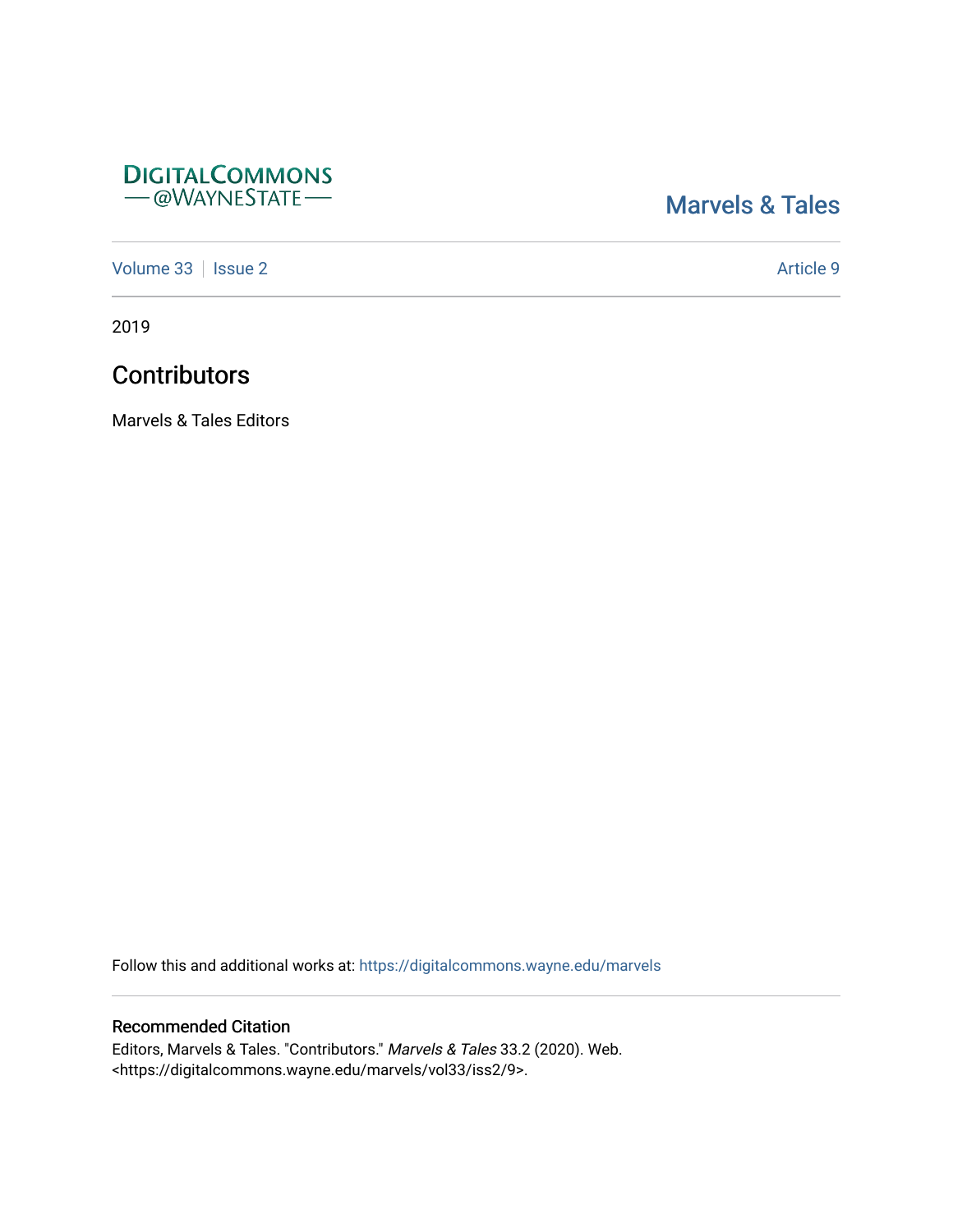#### **Contributors**

*Wyatt Bonikowski* is associate professor of English at Suffolk University in Boston. He is the author of *Shell Shock and the Modernist Imagination: The Death Drive in Post-World War I British Fiction* (Ashgate, 2013) and articles on Rebecca West and Shirley Jackson. His current research focuses on twentieth- and twenty-first-century women writers who draw on Gothic and fairy-tale traditions.

*Jessica Campbell* is an assistant professor of English at McKendree University. Her research has focused on the influence of the fairy tale on many other forms, ranging from the Victorian novel to contemporary film. She is currently working on a monograph entitled "The Brontës and the Fairy Tale."

*Jeannie Coutant* has a dual master's degree in Children's Literature and Writing for Children from Simmons College in Boston, with a particular interest in fairy tales, queer theory, and all things Disney. She is also a regular reviewer for *The Horn Book Guide* and *Kirkus Reviews*.

*Angelina Dulong* is a graduate student in English at Brigham Young University. She also teaches high school English, assists in directing Shakespearean plays, reads voraciously, and listens attentively to anyone who starts a sentence with "I once heard . . ."

*Lucy Fraser* is lecturer in Japanese at The University of Queensland, Brisbane, Australia, teaching Japanese popular culture, literature, and language. In 2017, her monograph *The Pleasures of Metamorphosis: Japanese and English Fairy Tale Transformations of "The Little Mermaid"* was published by Wayne State Univer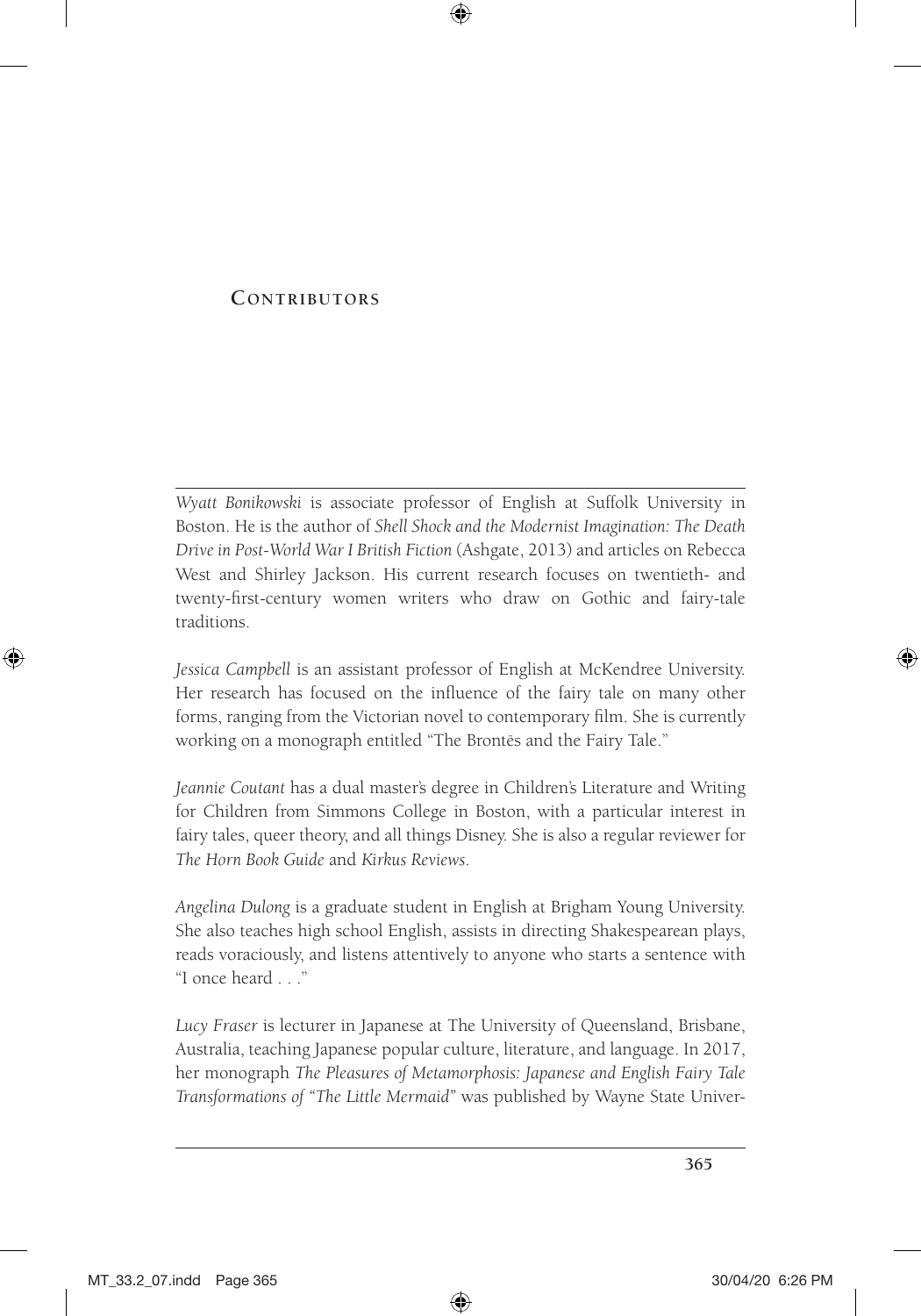sity Press. Her research interests include animal—human interactions in Japanese fairy-tale retellings, and Japanese girl studies in an international context.

*Pauline Greenhill* is professor of Women's and Gender Studies at the University of Winnipeg, Winnipeg, Manitoba, Canada. She recently completed *Clever Maids, Fearless Jacks, and a Helpful Cat: Fairy Tales from a Living Oral Tradition* (with Anita Best and Martin Lovelace, Utah State University Press, 2019).

*Christine A. Jones* is professor of French at the University of Utah, Salt Lake City. She coedited *Marvelous Transformations: An Anthology of Fairy Tales and Contemporary Critical Perspectives* (Broadview Press, 2013) and *Feathers, Paws, Fins, and Claws: Fairy-Tale Beasts* (Wayne State University Press, 2015) and translated Charles Perrault's fairy tales in *Mother Goose Refigured: A Critical Translation of Charles Perrault's Fairy Tales* (Wayne State University Press, 2016). She is currently translating works by Louisiana fairy-tale writer Sidonie de la Houssaye.

*Jeana Jorgensen* earned her PhD in folklore from Indiana University, Bloomington. She teaches folklore, anthropology, and gender studies at Butler University, Indianapolis, and has also taught at the University of California, Berkeley, and Indiana University. She has published in *Marvels & Tales*, *Cultural Analysis*, and *The Journal of History and Culture*. She also writes poetry, directs a dance troupe, and nurtures a sourdough culture.

*Abigail Keyes* is a professional dancer, dance educator, and writer who holds an MA in Dance Studies from Mills College, Oakland, California, and is coauthor of *Weird Dance: Curious and Bizarre Dancing Trivia* (Skyhorse Books, 2016). She lives in Berkeley.

*Martin Lovelace* retired in 2016 after teaching in the Department of Folklore at Memorial University of Newfoundland, St. John's, for thirty-six years. His special interests are ballad and folktale.

*Rona May-Ron* is an independent scholar with a PhD in English Literature from the Hebrew University of Jerusalem. Her dissertation traces the "Cinderella" intertext in five Margaret Atwood novels. Her scholarly interests include the writings of Margaret Atwood and the study of folktales and fairy tales from feminist perspectives.

*Shannan Palma* is an assistant professor of Women's, Gender, and Sexuality Studies and faculty director of the graduate program in Writing and Digital